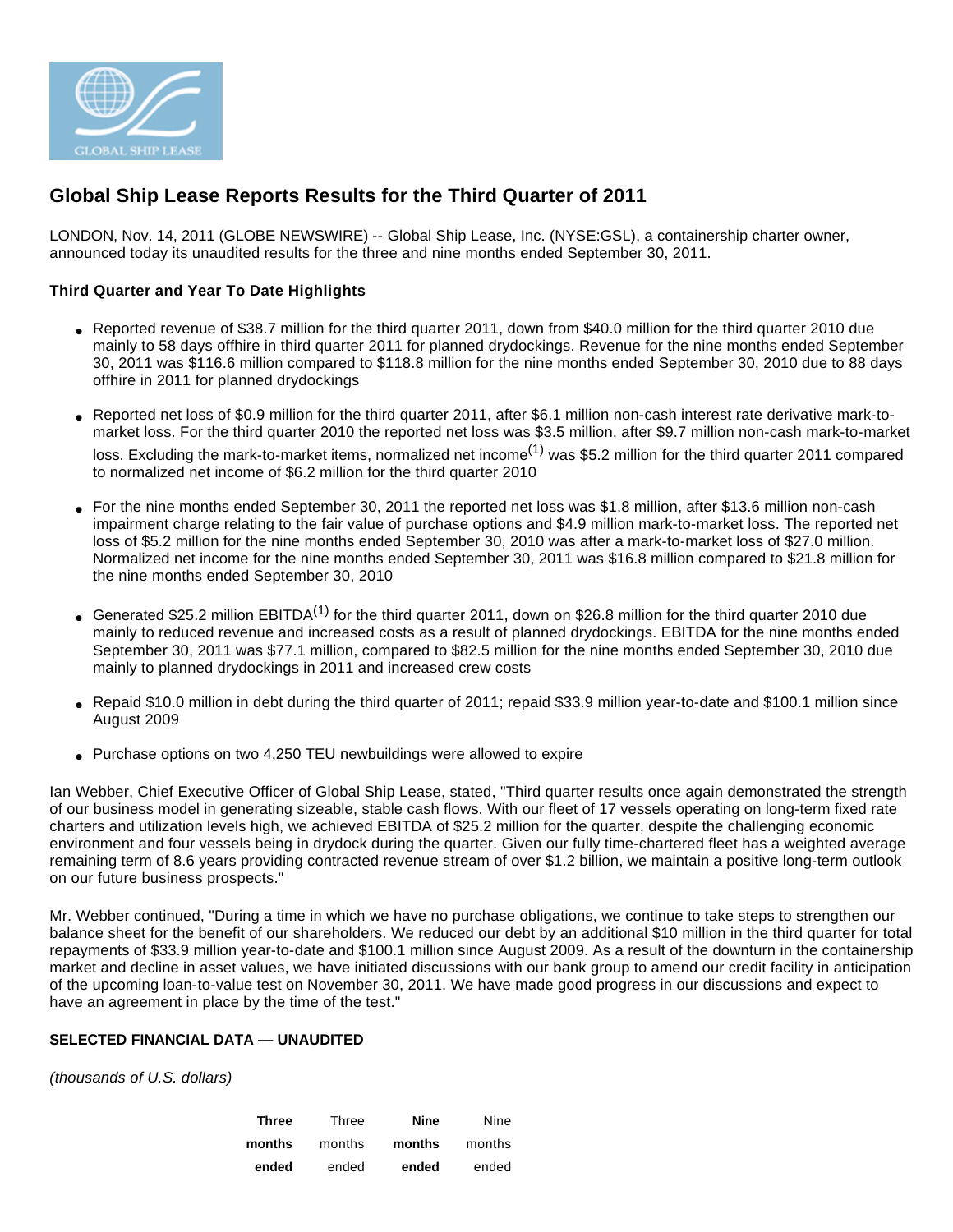|                           |          |          | September September September September |          |
|---------------------------|----------|----------|-----------------------------------------|----------|
|                           | 30, 2011 | 30, 2010 | 30, 2011                                | 30, 2010 |
|                           |          |          |                                         |          |
| Revenue                   | 38,676   | 40,040   | 116,554                                 | 118,802  |
| Operating Income          | 15,046   | 16,703   | 33,424                                  | 52,546   |
| Net (Loss)                | (935)    | (3,526)  | (1,789)                                 | (5, 198) |
| EBITDA (1)                | 25,163   | 26,803   | 77,124                                  | 82,501   |
| Normalised Net Income (1) | 5,155    | 6,173    | 16,786                                  | 21,834   |

 (1) EBITDA and Normalized net income are non-U.S. Generally Accepted Accounting Principles (U.S. GAAP) measures, as explained further in this press release, and are considered by Global Ship Lease to be useful measures of its performance. Reconciliations of such non-GAAP measures to the interim unaudited financial information are provided in this Earnings Release.

#### Revenue and Utilization

The 17 vessel fleet generated revenue from fixed rate long-term time charters of \$38.7 million in the three months ended September 30, 2011, down \$1.3 million on revenue of \$40.0 million for the comparative period in 2010. The decrease in revenue is due mainly to 58 days offhire for planned dry-docking of four vessels. During the three months ended September 30, 2011, there were 1,564 ownership days, the same as the comparable period in 2010. The 58 days offhire for dry-dockings and one unplanned offhire day in the three months ended September 30, 2011, gives a utilization of 96.2%. In the comparable period of 2010, there was no off-hire, for utilization of 100.0%.

For the nine months ended September 30, 2011, revenue was \$116.6 million, down \$2.2 million on revenue of \$118.8 million in the comparative period, mainly due to the effect of 88 days offhire for drydockings.

The table below shows fleet utilization for the three and nine months ended September 30, 2011 and 2010 and for the year ended December 31, 2010.

|                                     |                    |          |                   |        | Year    |
|-------------------------------------|--------------------|----------|-------------------|--------|---------|
|                                     | Three months ended |          | Nine months ended |        |         |
|                                     | Sept 30,           | Sept 30, | Sept 30, Sept 30, |        | Dec 31, |
| Days                                | 2011               | 2010     | 2011              | 2010   | 2010    |
|                                     |                    |          |                   |        |         |
| Ownership days                      | 1.564              | 1.564    | 4.641             | 4.641  | 6,205   |
| Planned offhire - scheduled drydock | (58)               | 0        | (88)              | 0      | 0       |
| Unplanned offhire                   | (1)                | 0        | (6)               | (2)    | (3)     |
| Operating days                      | 1,505              | 1,564    | 4.547             | 4.639  | 6,202   |
|                                     |                    |          |                   |        |         |
| Utilization                         | 96.2%              | 100.0%   | 98.0%             | 100.0% | 100.0%  |

The drydocking of six vessels had been completed by September 30, 2011. The drydocking of one further vessel is scheduled to commence late December 2011. In 2012, six vessels are scheduled to be drydocked. Two drydockings are scheduled for each of 2013 and 2014.

### Vessel Operating Expenses

Vessel operating expenses, which include costs of crew, lubricating oil, spares and insurance, were \$11.8 million for the three months ended September 30, 2011. The average cost per ownership day was \$7,513, up \$322 or 4.5% on \$7,191 for the rolling four quarters ended June 30, 2011. The increase is due to increased crew wages, mainly from the third quarter 2010, as a result of inflation and adverse exchange rate movements as a portion of crew costs are denominated in euros, together with higher insurance deductibles and costs expensed in the three months ended September 30, 2011 relating to the drydockings. The third quarter 2011 average daily cost was up 7.5% from the average daily cost of \$6,992 for the comparative period in 2010 due to higher insurance deductibles and costs incurred in connection with drydocking in third quarter 2011.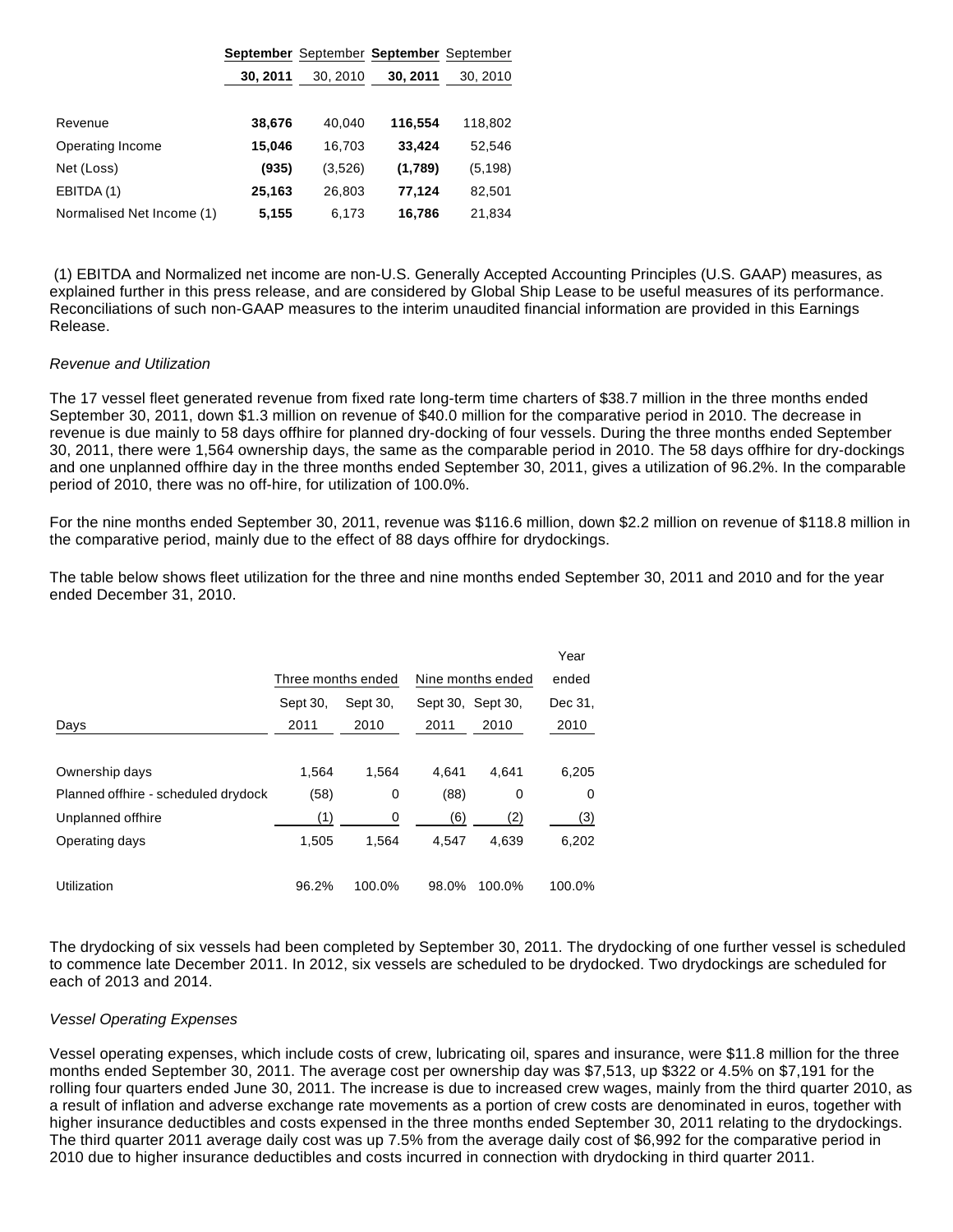For the nine months ended September 30, 2011 vessel operating expenses were \$34.0 million or an average of \$7,337 per day compared to \$30.7 million in the comparative period or \$6,612 per day.

#### **Depreciation**

Depreciation of \$10.1 million for the three months ended September 30, 2011 was the same as in the comparative period in 2010 as there were no changes to the fleet.

Depreciation for the nine months ended September 30, 2011 was \$30.1 million, compared to \$30.0 million in the comparative period.

#### General and Administrative Costs

General and administrative costs incurred were \$1.8 million in the three months ended September 30, 2011, compared to \$1.9 million for the comparable period in 2010.

For the nine months ended September 30, 2011, general and administrative costs were \$5.6 million compared to \$5.8 million for the comparable period in 2010.

#### Vessel Purchase Options Expiration

In November 2010, the Company signed agreements with the sellers of two 4,250 TEU newbuildings to (i) terminate the Company's obligations under contracts entered into in September 2008 to purchase the vessels on their delivery to the sellers by the builder, which was anticipated to be at the end of 2010 and (ii) grant the Company options to purchase the vessels on the first anniversary of their delivery by the builder to the sellers. The purchase of these vessels was always predicated on achieving a strong return for shareholders by acquiring the vessels, which had time charters attached, at an attractive price and with financing on favorable terms. As the Company considered it unlikely that it would be able to obtain committed finance on acceptable terms before the expiry of the options on September 16, 2011 for one vessel and October 4, 2011 for the other, intangible assets totaling \$13.6 million relating to these options were written off in the second quarter 2011. Both purchase options were allowed to expire.

#### Other operating income

Other operating income in the three months ended September 30, 2011 was \$0.0 million, compared to a loss of \$0.4 million in the comparative period.

For the nine months ended September 30, 2011, other operating income was \$0.2 million, the same as in the comparative period.

#### **EBITDA**

As a result of the above, EBITDA was \$25.2 million for the three months ended September 30, 2011 down from \$26.8 million for the three months ended September 30, 2010.

EBITDA for the nine months to September 30, 2011 was \$77.1 million compared to \$82.5 million in the comparative period.

#### Interest Expense

Interest expense, excluding the effect of interest rate derivatives which do not qualify for hedge accounting, for the three months ended September 30, 2011 was \$4.8 million. The Company's borrowings under its credit facility averaged \$509.0 million during the three months ended September 30, 2011. There were \$48.0 million preferred shares throughout the period giving total average borrowings through the three months ended September 30, 2011 of \$557.0 million. Interest expense in the comparative period in 2010 was \$6.0 million on average borrowings, including the preferred shares, of \$601.1 million.

For the nine months ended September 30, 2011, interest expense, excluding the effect of interest rate derivatives which do not qualify for hedge accounting, was \$15.4 million. The Company's borrowings under its credit facility averaged \$520.1 million during the nine months to September 30, 2011. There were \$48.0 million preferred shares throughout the period. Interest expense for the nine months ended September 30, 2010 was \$17.9 million based on average borrowings, including the preferred shares, of \$622.4 million in the period.

Interest income for the three and nine months ended September 30, 2011 and 2010 was not material.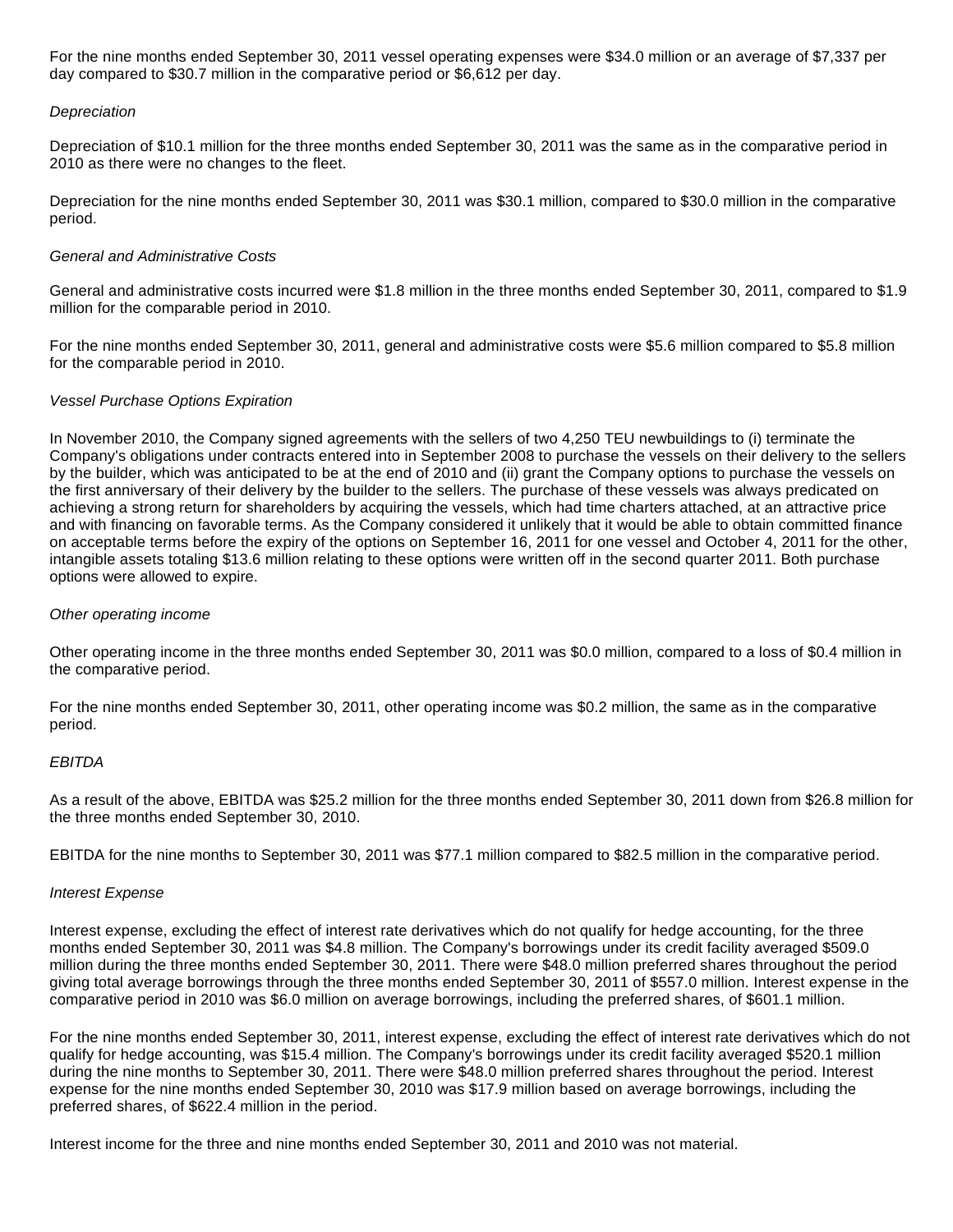### Change in Fair Value of Financial Instruments

The Company hedges its interest rate exposure by entering into derivatives that swap floating rate debt for fixed rate debt to provide long-term stability and predictability to cash flows. As these hedges do not qualify for hedge accounting under U.S. GAAP, the outstanding hedges are marked to market at each period end with any change in the fair value being booked to the income and expenditure account. The Company's derivative hedging instruments gave a realized loss of \$5.0 million in the three months ended September 30, 2011 for settlements of swaps in the period, as current LIBOR rates are lower than the average fixed rates. Further, there was \$6.1 million unrealized loss for revaluation of the balance sheet position given current LIBOR and movements in the forward curve for interest rates. This compares to a realized loss of \$4.1 million loss in the three months ended September 30, 2010 and an unrealized loss of \$9.7 million.

For the nine months ended September 30, 2011 the realized loss from hedges was \$14.6 million and the unrealized loss was \$4.9 million. This compares to a realized loss in the nine months ended September 30, 2010 of \$12.4 million and an unrealized loss of \$27.0 million.

At September 30, 2011, interest rate derivatives totaled \$580.0 million against floating rate debt of \$547.0 million, including the preferred shares. As a consequence, the Company is over hedged which arises from accelerated amortization of the credit facility debt and not incurring additional floating rate debt anticipated to be drawn in connection with the originally intended purchases of the two 4,250 TEU vessels at the end of 2010. \$253.0 million of the interest rate derivatives expire mid March 2013. The total mark-to-market unrealized loss recognized as a liability on the balance sheet at September 30, 2011 was \$49.4 million.

Unrealized mark-to-market adjustments have no impact on operating performance or cash generation in the period reported.

## **Taxation**

Taxation for the three months ended September 30, 2011 was \$0.2 million compared to \$0.6 million in the comparative period which included \$0.4 million tax relating to Marathon Acquisition Corp. for the period up to August 14, 2008.

Taxation for the nine months ended September 30, 2011 was \$0.3 million compared to \$0.6 million in the comparative period.

## Net Income/Loss

Net loss for the three months ended September 30, 2011 was \$0.9 million after \$6.1 million non-cash interest rate derivative mark-to-market loss. For the three months ended September 30, 2010 net loss was \$3.5 million, after \$9.7 million non-cash interest rate derivative mark-to-market loss. Normalized net income, excluding the effect of the non-cash interest rate derivative mark-to-market loss, was \$5.2 million for the three months ended September 30, 2011 and \$6.2 million for the three months ended September 30, 2010.

Net loss was \$1.8 million for the nine months ended September 30, 2011 after the non-cash impairment charge of \$13.6 million and \$4.9 million non-cash interest rate derivative mark-to-market loss. For the nine months ended September 30, 2010 net loss was \$5.2 million including \$27.0 million non-cash interest rate derivative mark-to-market loss. Normalized net income was \$16.8 million for the nine months ended September 30, 2011 and \$21.8 million for the nine months ended September 30, 2010.

## Credit Facility

The container shipping industry is currently experiencing a significant cyclical downturn. One consequence is that there has been a recent decline in charter free market values of containerships. Whilst the Company's stable business model largely insulates it from volatility in the freight and charter markets, a covenant in the credit facility with respect to the Leverage Ratio, which is the ratio of outstanding drawings under the credit facility and the aggregate charter free market value of the secured vessels, causes the Company to be sensitive to significant declines in vessel values. Under the terms of the credit facility, the Leverage Ratio cannot exceed 75%. The next scheduled test of the Leverage Ratio is as at November 30, 2011 when the Company anticipates the Leverage Ratio will be between 75% and 90%. As a result of the Company's stable business model which generates largely predictable cash flows from its long-term charters, the Leverage Ratio has little impact on operating performance.

The Company is in discussions with its lenders to amend the credit facility in respect to the Leverage Ratio. The Company was in compliance with all of its financial covenants at September 30, 2011 and at the date of issuance of the third quarter financial statements. Management expects that an amendment or waiver will be obtained and accordingly, the interim unaudited consolidated financial statements are prepared on a going concern basis. If the Company does not successfully amend the credit facility by November 30, 2011 or otherwise obtain a deferral or waiver of the requirement to perform the Leverage Ratio test as at that date, and its Leverage Ratio is above 75%, the lenders may declare an event of default and accelerate some or all of the debt or require the Company to provide additional security. Any amount of the long-term debt which is declared to be immediately repayable would be reclassified as a current liability.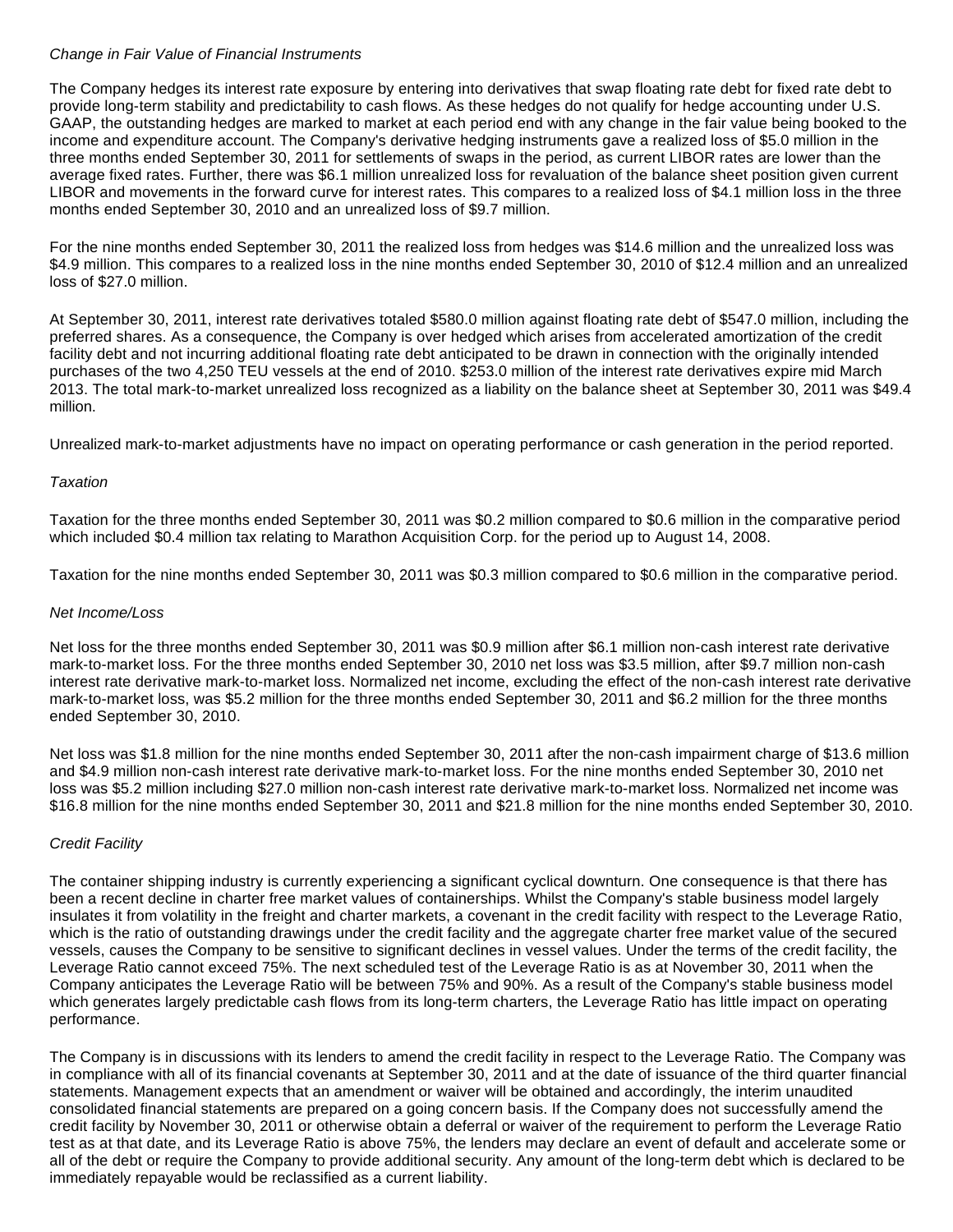In the three months ended September 30, 2011 a total of \$10.0 million of debt was prepaid leaving a balance outstanding of \$499.0 million.

#### **Dividend**

Global Ship Lease is not currently paying a dividend on common shares.

In order to achieve the objective of distributing sustainable dividends to shareholders over the long-term and grow the Company accretively, the Board of Directors reviews the Company's dividend policy on a quarterly basis, taking into consideration capital structure, growth opportunities, industry fundamentals, asset value trends and future financial performance including cash flow, among others factors.

### Fleet

The following table provides information, as at September 30, 2011, about the on-the-water fleet of 17 vessels chartered to CMA CGM.

|                         |                                    |              |                              | Remaining                                |                          |
|-------------------------|------------------------------------|--------------|------------------------------|------------------------------------------|--------------------------|
| <b>Vessel Name</b>      | Capacity<br>in TEUs <sup>(1)</sup> | <b>Built</b> | Year Purchase Date<br>by GSL | <b>Charter</b><br><b>Term</b><br>(years) | Daily<br>Charter<br>Rate |
| Ville d'Orion           | 4,113                              |              | 1997 December 2007           | 1.25                                     | \$28,500                 |
| Ville d'Aquarius        | 4,113                              |              | 1996 December 2007           | 1.25                                     | \$28,500                 |
| <b>CMA CGM Matisse</b>  | 2,262                              |              | 1999 December 2007           | 5.25                                     | \$18,465                 |
| <b>CMA CGM Utrillo</b>  | 2,262                              |              | 1999 December 2007           | 5.25                                     | \$18,465                 |
| Delmas Keta             | 2,207                              |              | 2003 December 2007           | 6.25                                     | \$18,465                 |
| Julie Delmas            | 2,207                              |              | 2002 December 2007           | 6.25                                     | \$18,465                 |
| Kumasi                  | 2,207                              |              | 2002 December 2007           | 6.25                                     | \$18,465                 |
| Marie Delmas            | 2,207                              |              | 2002 December 2007           | 6.25                                     | \$18,465                 |
| CMA CGM La Tour         | 2,272                              | 2001         | December 2007                | 5.25                                     | \$18,465                 |
| <b>CMA CGM Manet</b>    | 2,272                              | 2001         | December 2007                | 5.25                                     | \$18,465                 |
| <b>CMA CGM Alcazar</b>  | 5,089                              | 2007         | January 2008                 | 9.25                                     | \$33,750                 |
| CMA CGM Château d'If    | 5,089                              | 2007         | January 2008                 | 9.25                                     | \$33,750                 |
| <b>CMA CGM Thalassa</b> | 11,040                             |              | 2008 December 2008           | 14.25                                    | \$47,200                 |
| CMA CGM Jamaica         | 4,298                              |              | 2006 December 2008           | 11.25                                    | \$25,350                 |
| CMA CGM Sambhar         | 4,045                              |              | 2006 December 2008           | 11.25                                    | \$25,350                 |
| CMA CGM America         | 4,045                              |              | 2006 December 2008           | 11.25                                    | \$25,350                 |
| CMA CGM Berlioz         | 6,621                              | 2001         | August 2009                  | 10.00                                    | \$34,000                 |

#### (1) Twenty-foot Equivalent Units.

#### **Conference Call and Webcast**

Global Ship Lease will hold a conference call to discuss the Company's results for the three months ended September 30, 2011 today, Monday, November 14, 2011 at 10:30 a.m. Eastern Time. There are two ways to access the conference call:

1) Dial-in: (866) 966-9439 or (631) 510-7498; Passcode: 24175987

Please dial in at least 10 minutes prior to 10:30 a.m. Eastern Time to ensure a prompt start to the call.

(2) Live Internet webcast and slide presentation: [http://www.globalshiplease.com](http://www.globalshiplease.com/)

If you are unable to participate at this time, a replay of the call will be available through Monday, November 28, 2011 at (866) 247-4222 or (631) 510-7499. Enter the code 24175987 to access the audio replay. The webcast will also be archived on the Company's website: [http://www.globalshiplease.com.](http://www.globalshiplease.com/)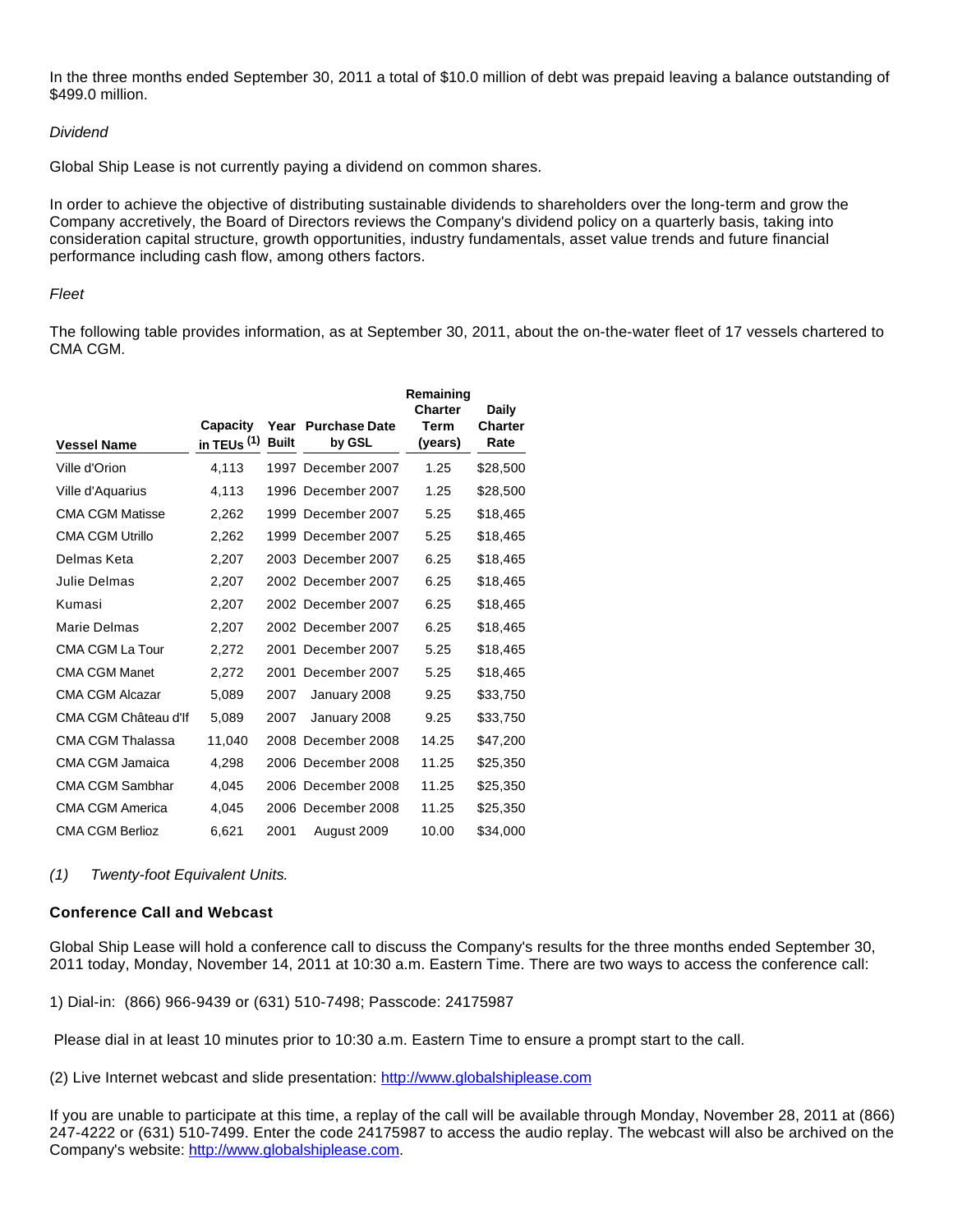### **Annual Report on Form 20F**

Global Ship Lease, Inc has filed its Annual Report for 2010 with the Securities and Exchange Commission. A copy of the report can be found under the Investor Relations section (Annual Reports) of the Company's website at [http://www.globalshiplease.com](http://www.globalshiplease.com/). Shareholders may request a hard copy of the audited financial statements free of charge by contacting the Company at [info@globalshiplease.com](http://www.globenewswire.com/newsroom/ctr?d=238136&l=54&a=info%40globalshiplease.com&u=mailto%3Ainfo%40globalshiplease.com) or by writing to Global Ship Lease, Inc, care of Global Ship Lease Services Limited, Portland House, Stag Place, London SW1E 5RS or by telephoning +44 (0) 207 869 8806.

### **About Global Ship Lease**

Global Ship Lease is a containership charter owner. Incorporated in the Marshall Islands, Global Ship Lease commenced operations in December 2007 with a business of owning and chartering out containerships under long-term, fixed rate charters to top tier container liner companies.

Global Ship Lease owns 17 vessels with a total capacity of 66,349 TEU with an average age, weighted by TEU capacity, at September 30, 2011 of 7.6 years. All of the current vessels are fixed on long-term charters to CMA CGM with an average remaining term of 7.3 years, or 8.6 years on a weighted basis.

## **Reconciliation of Non-U.S. GAAP Financial Measures**

### A. EBITDA

EBITDA represents Net income (loss) before interest income and expense including amortization of deferred finance costs, realized and unrealized gain (loss) on derivatives, income taxes, depreciation, amortization and impairment charges. EBITDA is a non-U.S. GAAP quantitative measure used to assist in the assessment of the Company's ability to generate cash from its operations. We believe that the presentation of EBITDA is useful to investors because it is frequently used by securities analysts, investors and other interested parties in the evaluation of companies in our industry. EBITDA is not defined in U.S. GAAP and should not be considered to be an alternate to Net income (loss) or any other financial metric required by such accounting principles.

## **EBITDA - UNAUDITED**

(thousands of U.S. dollars)

|            |                                              | Three  | Three                               | Nine    | Nine     |
|------------|----------------------------------------------|--------|-------------------------------------|---------|----------|
|            |                                              | months | months months                       |         | months   |
|            |                                              | ended  | ended                               | ended   | ended    |
|            |                                              |        | Sept 30, Sept 30, Sept 30, Sept 30, |         |          |
|            |                                              | 2011   | 2010                                | 2011    | 2010     |
|            |                                              |        |                                     |         |          |
| Net (loss) |                                              | (935)  | (3,526)                             | (1,789) | (5, 198) |
|            |                                              |        |                                     |         |          |
| Adjust:    | Depreciation                                 | 10,117 | 10,100                              | 30,055  | 29,955   |
|            | Impairment charge                            |        | --                                  | 13,645  |          |
|            | Interest income                              | (13)   | (66)                                | (36)    | (161)    |
|            | Interest expense                             | 4,760  | 5,963                               | 15,428  | 17,867   |
|            | Realized loss on interest rate derivatives   | 4,953  | 4,054                               | 14,605  | 12,384   |
|            | Unrealized loss on interest rate derivatives | 6,090  | 9,699                               | 4,930   | 27,032   |
|            | Income tax                                   | 191    | 579                                 | 286     | 622      |
|            |                                              |        |                                     |         |          |
| EBITDA     |                                              | 25,163 | 26,803                              | 77,124  | 82,501   |
|            |                                              |        |                                     |         |          |

### B. Normalized net income

Normalized net income represents Net income (loss) adjusted for the unrealized gain (loss) on derivatives, the accelerated write off of a portion of deferred financing costs and impairment charges. Normalized net income is a non-GAAP quantitative measure which we believe will assist investors and analysts who often adjust reported net income for non-operating items such as change in fair value of derivatives to eliminate the effect of non cash non-operating items that do not affect operating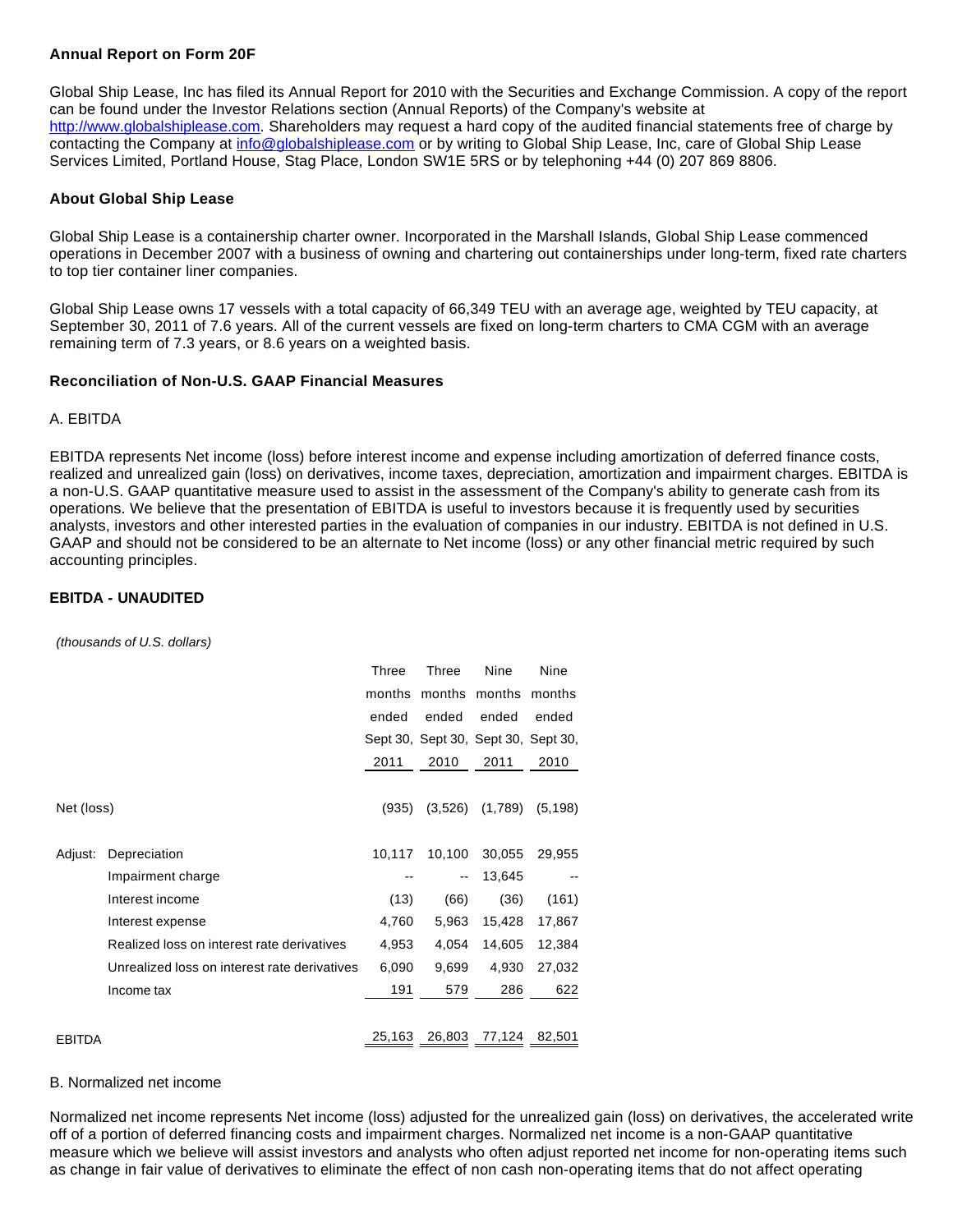performance or cash generated. Normalized net income is not defined in U.S. GAAP and should not be considered to be an alternate to Net income (loss) or any other financial metric required by such accounting principles.

#### **NORMALIZED NET INCOME - UNAUDITED**

(thousands of U.S. dollars)

|                                        | Three | Three                               | Nine   | Nine                          |
|----------------------------------------|-------|-------------------------------------|--------|-------------------------------|
|                                        |       | months months months months         |        |                               |
|                                        | ended | ended                               | ended  | ended                         |
|                                        |       | Sept 30, Sept 30, Sept 30, Sept 30, |        |                               |
|                                        | 2011  | 2010                                | 2011   | 2010                          |
|                                        |       |                                     |        |                               |
| Net loss                               | (935) |                                     |        | $(3,526)$ $(1,789)$ $(5,198)$ |
|                                        |       |                                     |        |                               |
| Adjust: Change in value of derivatives | 6,090 | 9,699                               | 4,930  | 27,032                        |
| Impairment charge                      |       |                                     | 13,645 |                               |
|                                        |       |                                     |        |                               |
| Normalized net income                  | 5,155 | 6,173                               | 16,786 | 21,834                        |

#### **Safe Harbor Statement**

This communication contains forward-looking statements. Forward-looking statements provide Global Ship Lease's current expectations or forecasts of future events. Forward-looking statements include statements about Global Ship Lease's expectations, beliefs, plans, objectives, intentions, assumptions and other statements that are not historical facts. Words or phrases such as "anticipate," "believe," "continue," "estimate," "expect," "intend," "may," "ongoing," "plan," "potential," "predict," "project," "will" or similar words or phrases, or the negatives of those words or phrases, may identify forward-looking statements, but the absence of these words does not necessarily mean that a statement is not forward-looking. These forwardlooking statements are based on assumptions that may be incorrect, and Global Ship Lease cannot assure you that these projections included in these forward-looking statements will come to pass. Actual results could differ materially from those expressed or implied by the forward-looking statements as a result of various factors.

The risks and uncertainties include, but are not limited to:

- future operating or financial results;
- expectations regarding the future growth of the container shipping industry, including the rates of annual demand and supply growth;
- the financial condition of CMA CGM, our sole charterer and only source of operating revenue, and its ability to pay charterhire in accordance with the charters;
- Global Ship Lease's financial condition and liquidity, including its ability to obtain additional waivers which might be necessary under the existing credit facility or obtain additional financing to fund capital expenditures, vessel acquisitions and other general corporate purposes;
- Global Ship Lease's ability to meet its financial covenants and repay its credit facility;
- Global Ship Lease's expectations relating to dividend payments and forecasts of its ability to make such payments including the availability of cash and the impact of constraints under its credit facility;
- future acquisitions, business strategy and expected capital spending;
- operating expenses, availability of crew, number of off-hire days, drydocking and survey requirements and insurance costs;
- general market conditions and shipping industry trends, including charter rates and factors affecting supply and demand; • assumptions regarding interest rates and inflation;
- changes in the rate of growth of global and various regional economies;
- risks incidental to vessel operation, including piracy, discharge of pollutants and vessel accidents and damage including total or constructive total loss;
- estimated future capital expenditures needed to preserve its capital base;
- Global Ship Lease's expectations about the availability of ships to purchase, the time that it may take to construct new ships, or the useful lives of its ships;
- Global Ship Lease's continued ability to enter into or renew long-term, fixed-rate charters;
- the continued performance of existing long-term, fixed-rate time charters;
- Global Ship Lease's ability to capitalize on its management's and board of directors' relationships and reputations in the containership industry to its advantage;
- changes in governmental and classification societies' rules and regulations or actions taken by regulatory authorities;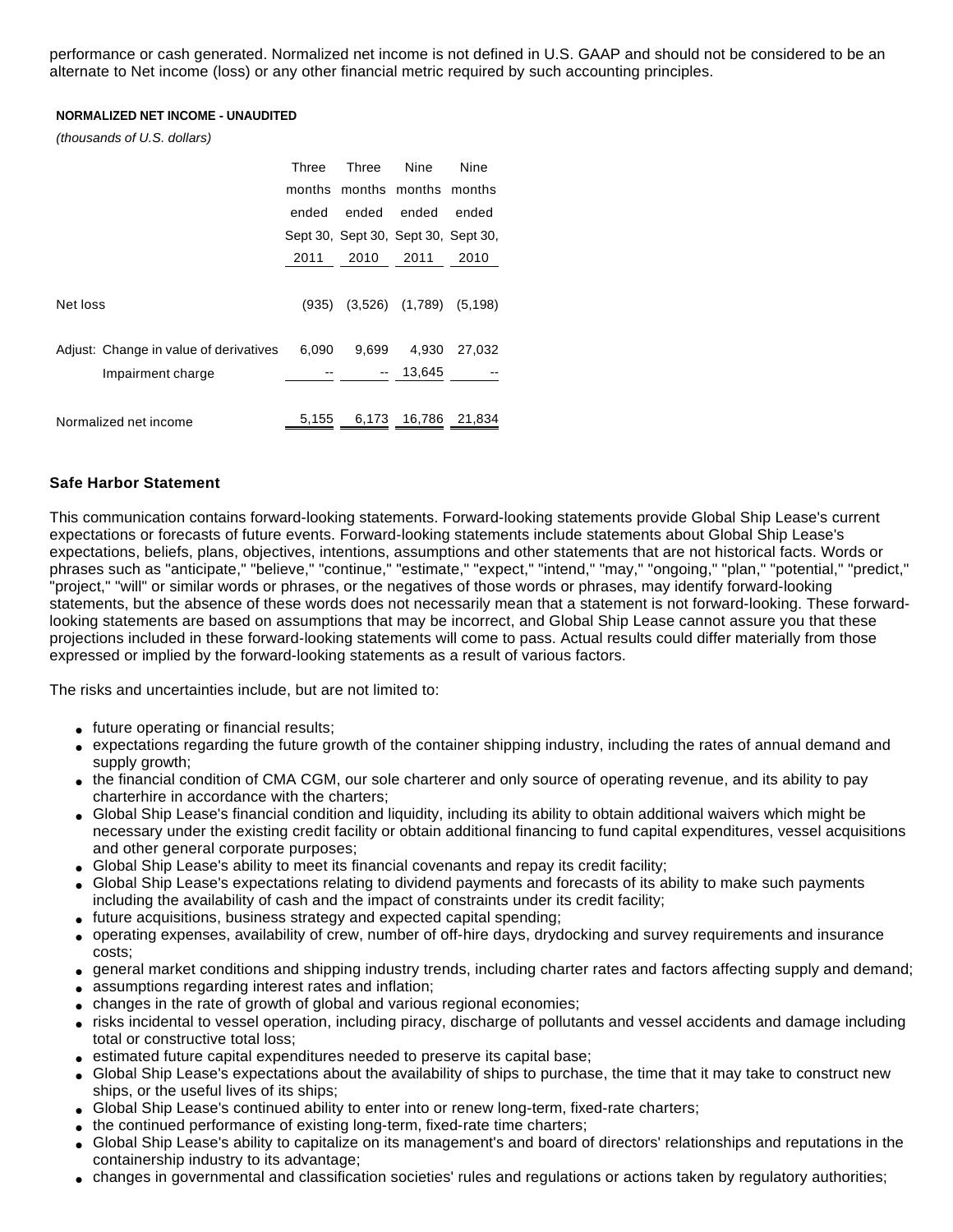- expectations about the availability of insurance on commercially reasonable terms;
- unanticipated changes in laws and regulations including taxation;
- potential liability from future litigation.

Forward-looking statements are subject to known and unknown risks and uncertainties and are based on potentially inaccurate assumptions that could cause actual results to differ materially from those expected or implied by the forward-looking statements. Global Ship Lease's actual results could differ materially from those anticipated in forward-looking statements for many reasons specifically as described in Global Ship Lease's filings with the SEC. Accordingly, you should not unduly rely on these forward-looking statements, which speak only as of the date of this communication. Global Ship Lease undertakes no obligation to publicly revise any forward-looking statement to reflect circumstances or events after the date of this communication or to reflect the occurrence of unanticipated events. You should, however, review the factors and risks Global Ship Lease describes in the reports it will file from time to time with the SEC after the date of this communication.

## **Global Ship Lease, Inc.**

## **Interim Unaudited ConsolidatedStatements of Income**

(Expressed in thousands of U.S. dollars except share data)

|                                              |          | Three months ended<br>September 30, |           | Nine months ended<br>September 30, |  |
|----------------------------------------------|----------|-------------------------------------|-----------|------------------------------------|--|
|                                              | 2011     | 2010                                | 2011      | 2010                               |  |
| <b>Operating Revenues</b>                    |          |                                     |           |                                    |  |
| Time charter revenue                         | \$38,676 | \$40,040                            | \$116,554 | \$118,802                          |  |
| <b>Operating Expenses</b>                    |          |                                     |           |                                    |  |
| Vessel operating expenses                    | 11,750   | 10,936                              | 34,047    | 30,684                             |  |
| Depreciation                                 | 10,117   | 10,100                              | 30,055    | 29,955                             |  |
| General and administrative                   | 1,801    | 1,924                               | 5,619     | 5,843                              |  |
| Impairment charge                            |          | $\overline{\phantom{a}}$            | 13,645    |                                    |  |
| Other operating (income) loss                | (38)     | 377                                 | (236)     | (226)                              |  |
| Total operating expenses                     | 23,630   | 23,337                              | 83,130    | 66,256                             |  |
| <b>Operating Income</b>                      | 15,046   | 16,703                              | 33,424    | 52,546                             |  |
| <b>Non Operating Income (Expense)</b>        |          |                                     |           |                                    |  |
| Interest income                              | 13       | 66                                  | 36        | 161                                |  |
| Interest expense                             | (4,760)  | (5,963)                             | (15, 428) | (17, 867)                          |  |
| Realized loss on interest rate derivatives   | (4,953)  | (4,054)                             | (14,605)  | (12, 384)                          |  |
| Unrealized loss on interest rate derivatives | (6,090)  | (9,699)                             | (4,930)   | (27, 032)                          |  |
| (Loss) before Income Taxes                   | (744)    | (2,947)                             | (1, 503)  | (4, 576)                           |  |
| Income taxes                                 | (191)    | (579)                               | (286)     | (622)                              |  |
| Net (Loss)                                   | \$ (935) | \$ (3,526)                          | \$(1,789) | \$ (5, 198)                        |  |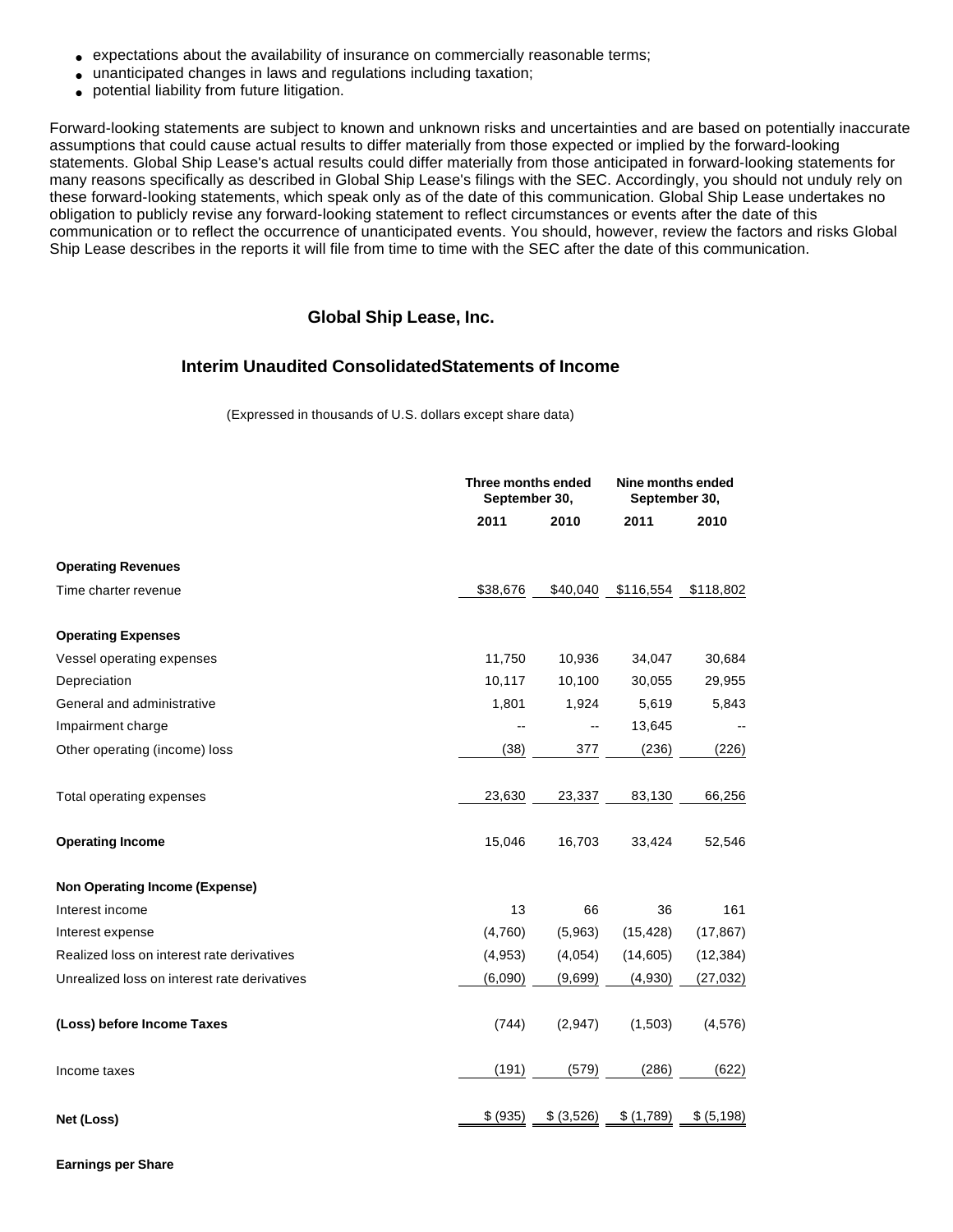| Weighted average number of Class A common shares outstanding |                                             |           |                     |           |
|--------------------------------------------------------------|---------------------------------------------|-----------|---------------------|-----------|
| Basic                                                        | 47,211,396 46,852,478 47,195,676 46,837,885 |           |                     |           |
| Diluted                                                      | 47,211,396 46,852,478 47,195,676 46,837,885 |           |                     |           |
| Net income (loss) in \$ per Class A common share             |                                             |           |                     |           |
| Basic                                                        | \$ (0.02)                                   | \$ (0.08) | \$ (0.04)           | \$ (0.11) |
| Diluted                                                      | \$ (0.02)                                   | \$ (0.08) | \$(0.04)            | \$ (0.11) |
| Weighted average number of Class B common shares outstanding |                                             |           |                     |           |
| Basic and diluted                                            |                                             |           |                     |           |
|                                                              | 7.405.956                                   |           | 7,405,956 7,405,956 | 7.405.956 |
| Net income in \$ per Class B common share                    |                                             |           |                     |           |
| Basic and diluted                                            | \$ nil                                      | \$ nil    | \$ nil              | \$ nil    |

## **Global Ship Lease, Inc.**

## **Interim Unaudited ConsolidatedBalance Sheets**

(Expressed in thousands of U.S. dollars)

|                                             | September 30, December 31,<br>2011 | 2010      |
|---------------------------------------------|------------------------------------|-----------|
|                                             |                                    |           |
| <b>Assets</b>                               |                                    |           |
| Cash and cash equivalents                   | \$38,554                           | \$28,360  |
| Restricted cash                             | 3,027                              | 3,027     |
| Accounts receivable                         | 6,823                              | 7,341     |
| Prepaid expenses                            | 677                                | 712       |
| Other receivables                           | 537                                | 264       |
| Deferred tax                                | 95                                 | 265       |
| Deferred financing costs                    | 979                                | 1,009     |
|                                             |                                    |           |
| Total current assets                        | 50,692                             | 40,978    |
|                                             |                                    |           |
| Vessels in operation                        | 900,167                            | 922,498   |
| Other fixed assets                          | 58                                 | 10        |
| Intangible assets - vessel purchase options | $-$                                | 13,645    |
| Intangible assets - other                   | 97                                 | 26        |
| Deferred financing costs                    | 3,107                              | 3,865     |
|                                             |                                    |           |
| Total non-current assets                    | 903,429                            | 940,044   |
|                                             |                                    |           |
| <b>Total Assets</b>                         | \$954,121                          | \$981,022 |
|                                             |                                    |           |

#### **Liabilities and Stockholders' Equity**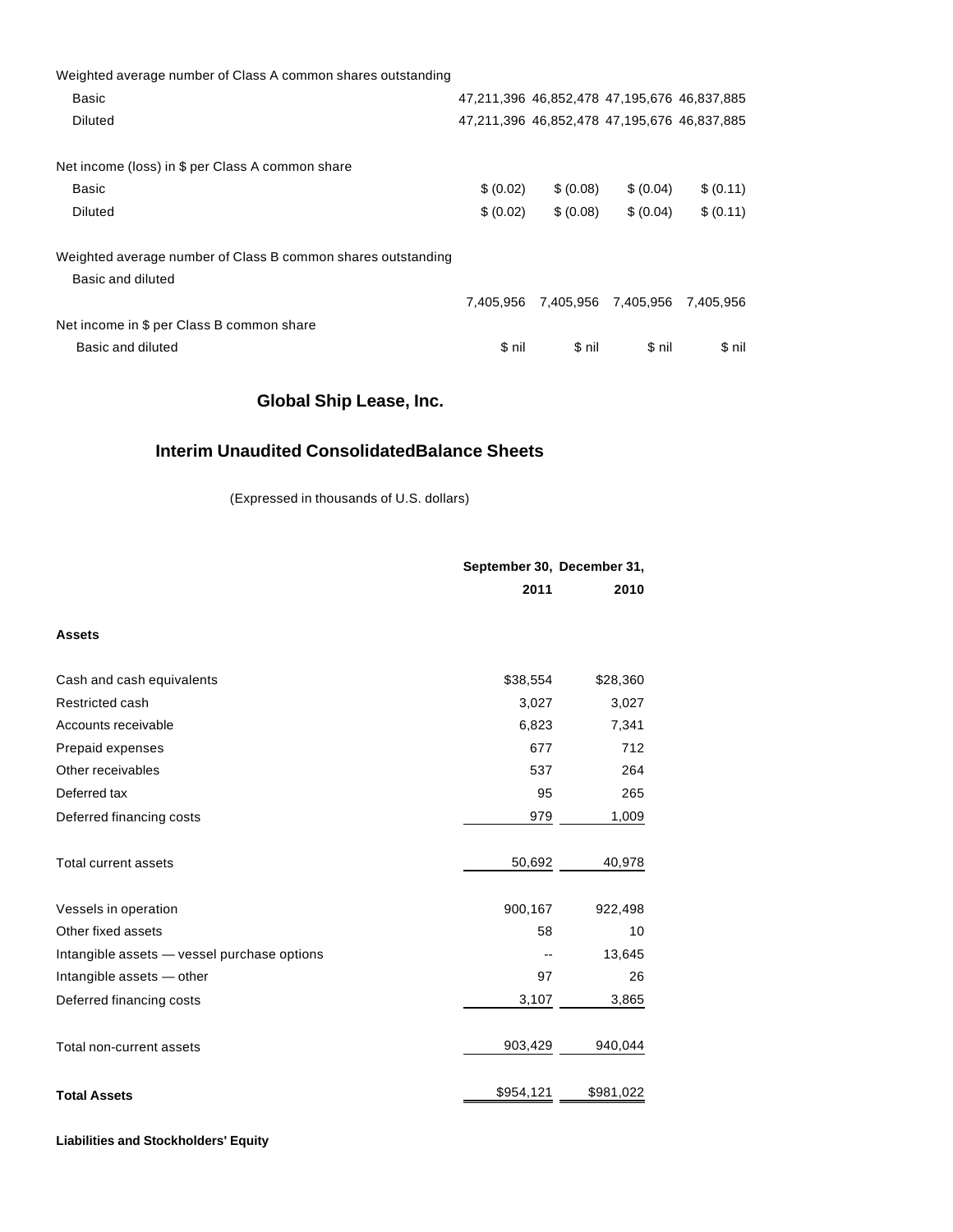### **Liabilities**

| Current portion of long term debt                            | \$40,000  | \$44,500  |
|--------------------------------------------------------------|-----------|-----------|
| Intangible liability - charter agreements                    | 2,119     | 2,119     |
| Accounts payable                                             | 7,217     | 1,391     |
| Accrued expenses                                             | 4,656     | 5,575     |
| Derivative instruments                                       | 17,644    | 17,798    |
| <b>Total current liabilities</b>                             | 71,636    | 71,383    |
| Long term debt                                               | 458,953   | 488,269   |
| <b>Preferred shares</b>                                      | 48,000    | 48,000    |
| Intangible liability - charter agreements                    | 20,580    | 22,169    |
| Derivative instruments                                       | 31,721    | 26,637    |
| Total long-term liabilities                                  | 559,254   | 585,075   |
| <b>Total Liabilities</b>                                     | \$630,890 | \$656,458 |
| Commitments and contingencies                                |           |           |
| <b>Stockholders' Equity</b>                                  |           |           |
| Class A Common stock - authorized                            |           |           |
| 214,000,000 shares with a \$0.01 par value;                  |           |           |
| 47,395,228 shares issued and outstanding (2010 – 47,130,467) | \$474     | \$471     |
| Class B Common stock - authorized                            |           |           |
| 20,000,000 shares with a \$0.01 par value;                   |           |           |
| 7,405,956 shares issued and outstanding (2010 - 7,405,956)   | 74        | 74        |
| Additional paid in capital                                   | 351,748   | 351,295   |
| Accumulated deficit                                          | (29,065)  | (27,276)  |
| <b>Total Stockholders' Equity</b>                            | 323,231   | 324,564   |
| <b>Total Liabilities and Stockholders' Equity</b>            | \$954,121 | \$981,022 |

# **Global Ship Lease, Inc.**

## **Interim Unaudited Consolidated Statements of Cash Flows**

(Expressed in thousands of U.S. dollars)

| Three months ended September Nine months ended September<br>30 |      | 30,  |      |
|----------------------------------------------------------------|------|------|------|
| 2011                                                           | 2010 | 2011 | 2010 |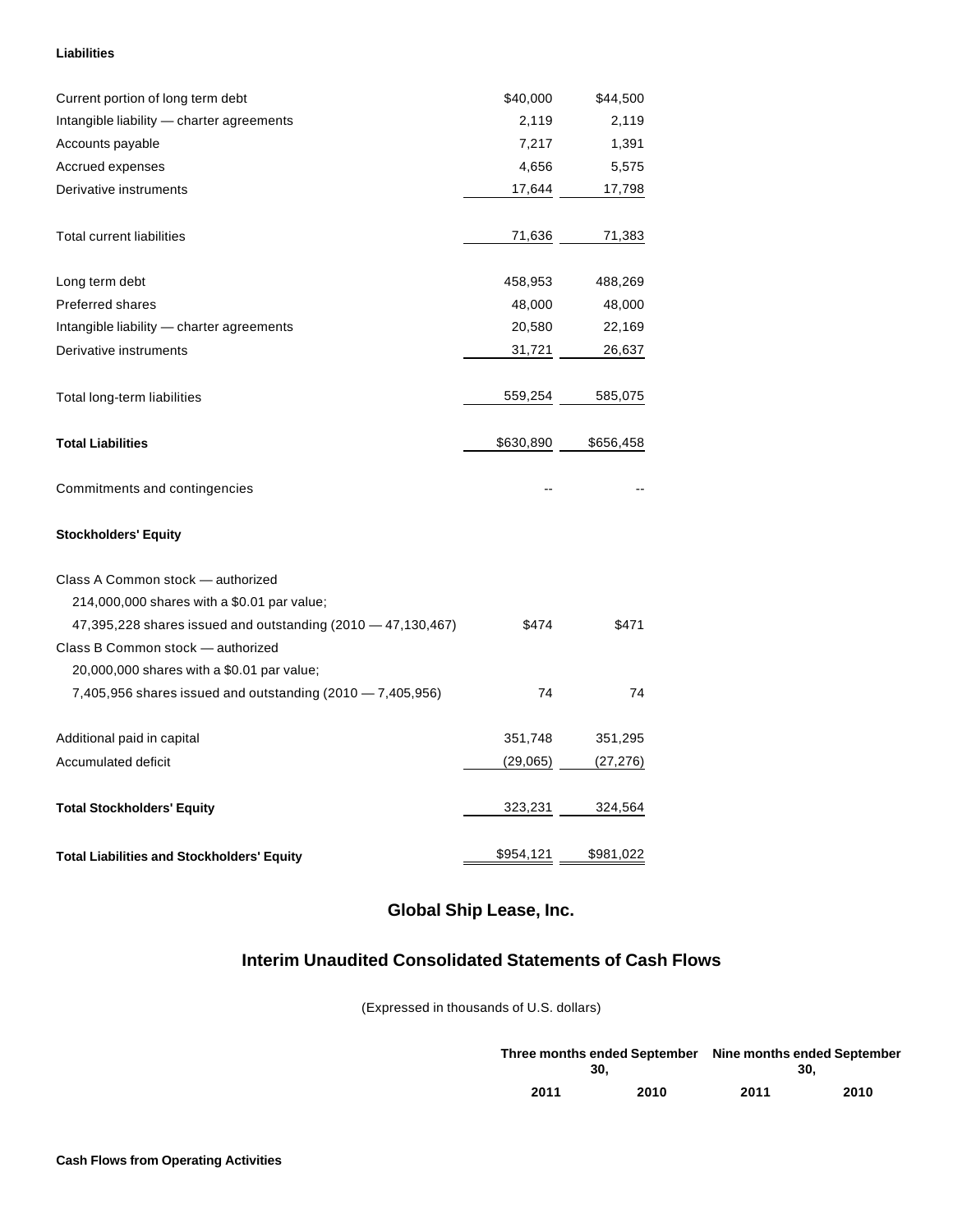| Net (loss)                                                                                 | \$ (935) | \$ (3,526) | \$(1,789) | \$ (5, 198) |
|--------------------------------------------------------------------------------------------|----------|------------|-----------|-------------|
| Adjustments to Reconcile Net (Loss) to Net Cash Provided by Operating<br><b>Activities</b> |          |            |           |             |
| Depreciation                                                                               | 10,117   | 10,100     | 30,055    | 29,955      |
| Impairment charge                                                                          |          |            | 13,645    |             |
| Amortization of deferred financing costs                                                   | 257      | 226        | 788       | 677         |
| Change in fair value of certain derivative instruments                                     | 6,090    | 9,699      | 4,930     | 27,032      |
| Amortization of intangible liability                                                       | (530)    | (529)      | (1,589)   | (1,588)     |
| Settlements of hedges which do not qualify for hedge accounting                            | 4,953    | 4,054      | 14,605    | 12,384      |
| Share based compensation                                                                   | 145      | 223        | 456       | 849         |
| Decrease (increase) in accounts receivable and other assets                                | 754      | (422)      | 413       | 38          |
| Increase (decrease) in accounts payable and other liabilities                              | 4,140    | (1, 358)   | 2,301     | (488)       |
| Unrealized foreign exchange (gain)                                                         | (18)     | (3)        | (7)       | (5)         |
| <b>Net Cash Provided by Operating Activities</b>                                           | 24,973   | 18,464     | 63,808    | 63,656      |
| <b>Cash Flows from Investing Activities</b>                                                |          |            |           |             |
| Settlements of hedges which do not qualify for hedge accounting                            | (4,953)  | (4,054)    | (14, 605) | (12, 384)   |
| Cash paid for other fixed assets                                                           | (57)     | (12)       | (57)      | (12)        |
| Cash paid to acquire intangible assets                                                     | (5)      |            | (97)      |             |
| Cash paid for purchases of vessels, vessel prepayments and vessel<br>deposits              |          | (157)      |           | (1,285)     |
| Costs relating to drydockings                                                              | (3,715)  |            | (5,039)   | (164)       |
| Variation in restricted cash                                                               |          | (16, 235)  |           | (16, 235)   |
| <b>Net Cash Used in Investing Activities</b>                                               | (8,730)  | (20, 458)  | (19, 798) | (30,080)    |
| <b>Cash Flows from Financing Activities</b>                                                |          |            |           |             |
| Repayment of debt                                                                          | (10,000) |            | (33, 816) | (35,051)    |
| <b>Net Cash Used in Financing Activities</b>                                               | (10,000) |            | (33, 816) | (35,051)    |
| Net Increase (Decrease) in Cash and Cash Equivalents                                       | 6,243    | (1,994)    | 10,194    | (1, 475)    |
| Cash and Cash Equivalents at start of Period                                               | 32,311   | 31,329     | 28,360    | 30,810      |
| Cash and Cash Equivalents at end of Period                                                 | \$38,554 | \$29,335   | \$38,554  | \$29,335    |
| <b>Supplemental information</b>                                                            |          |            |           |             |
| Non cash investing and financing activities                                                |          |            |           |             |
| Total interest paid                                                                        | \$2,978  | \$6,237    | \$14,844  | \$16,806    |
| Income tax paid                                                                            | \$44     | \$21       | \$131     | \$7         |
| CONTACT: Investor and Media Contacts:                                                      |          |            |           |             |
| The IGB Group                                                                              |          |            |           |             |
|                                                                                            |          |            |           |             |

Michael Cimini